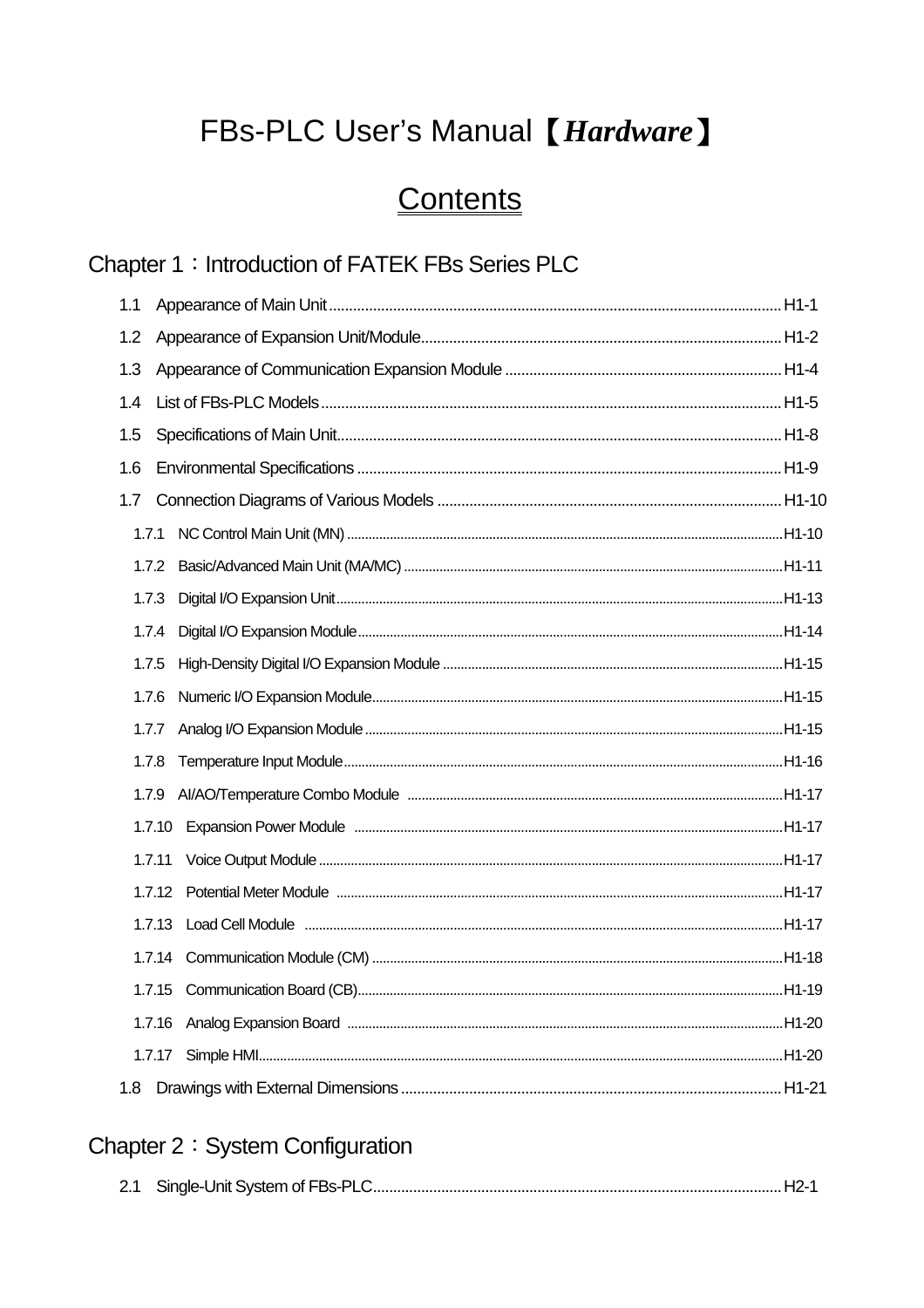### Chapter 3:Expansion of FBs-PLC

#### Chapter 4: Installation Guide

### Chapter 5: Power Supply Wiring, Power Consumption Calculation, and Power Sequence Requirements

| 5.3 Residual Capacity of Main/Expansion Unit and Current Consumption of Expansion Module |  |
|------------------------------------------------------------------------------------------|--|
|                                                                                          |  |
|                                                                                          |  |
|                                                                                          |  |
|                                                                                          |  |
| 5.4 Requirement of Power Sequence in Main Unit and Expansion Unit/Module  H5-9           |  |

### Chapter 6: Digital Input (DI) Circuit

| 6.2 Structure and Wiring of 5VDC Ultra High Speed Differential Input Circuit  H6-2 |  |
|------------------------------------------------------------------------------------|--|
|                                                                                    |  |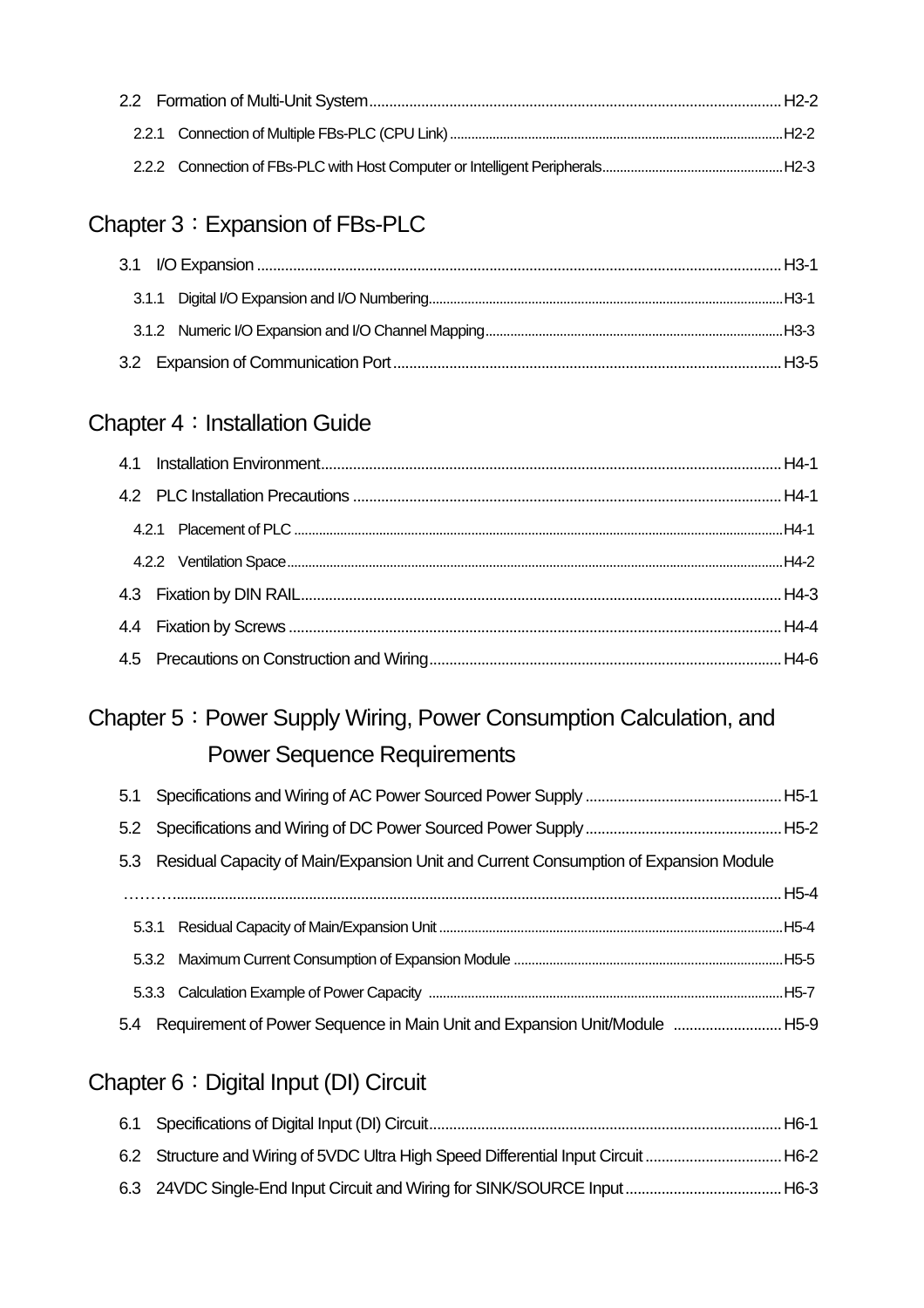## Chapter 7: Digital Output (DO) Circuit

| 7.2 5VDC Ultra High Speed Line-Driver Differential Output Circuit and its Wiring  H7-3           |  |
|--------------------------------------------------------------------------------------------------|--|
|                                                                                                  |  |
|                                                                                                  |  |
| 7.3.2 Structure and Wiring of Single-End Transistor SINK & SOURCE Output CircuitH7-4             |  |
| 7.4 Speed up the Single-End Transistor Output Circuit (only applicable to high and medium-speed) |  |
|                                                                                                  |  |
|                                                                                                  |  |
| 7.5.1                                                                                            |  |
|                                                                                                  |  |

### Chapter 8: Test Run, Monitoring and Maintenance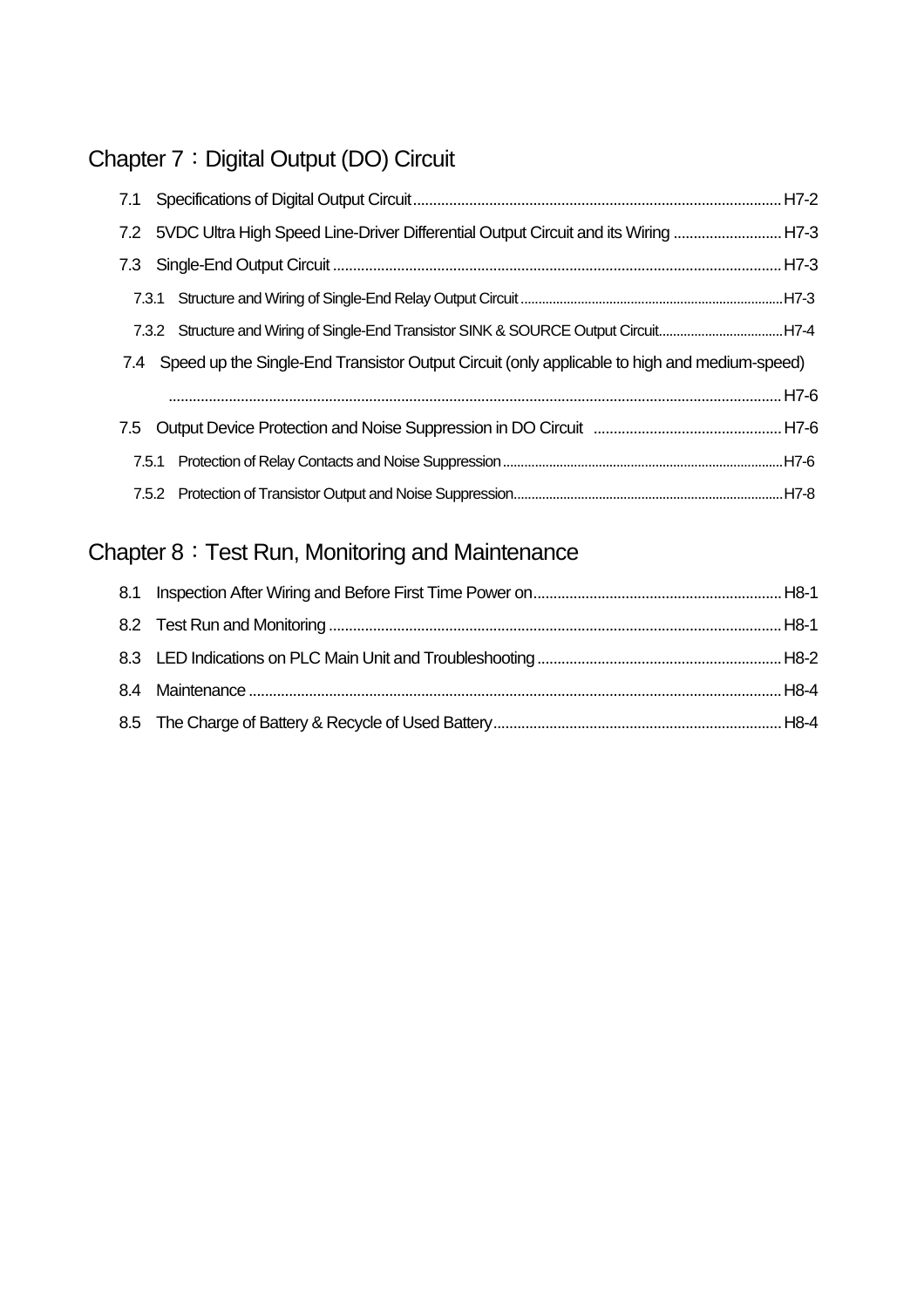## **[Instruction]**

## Contents

### Chapter 1: PLC Ladder Diagram and the Coding Rules of Mnemonic

|     | 1.1.2 Sequential Logic manufacture and contract the contract of the contract of the 1-2 |  |
|-----|-----------------------------------------------------------------------------------------|--|
|     | 1.2 Differences Between Conventional and PLC Ladder Diagram  1-3                        |  |
|     |                                                                                         |  |
|     |                                                                                         |  |
|     |                                                                                         |  |
| 1.6 |                                                                                         |  |
|     |                                                                                         |  |

#### **Chapter 2: FBS-PLC Memory Allocation**

| 2.4 Special Registers Details ……………………………………………………………………… 2-7 |  |
|---------------------------------------------------------------|--|

### **Chapter 3: FBS-PLC Instruction Lists**

### **Chapter 4: Sequential Instructions**

| 4.2.5 Set Coil and Reset Coil <b>continuum contract and Coil Coil Coil Coil</b> 4.5 |  |
|-------------------------------------------------------------------------------------|--|
|                                                                                     |  |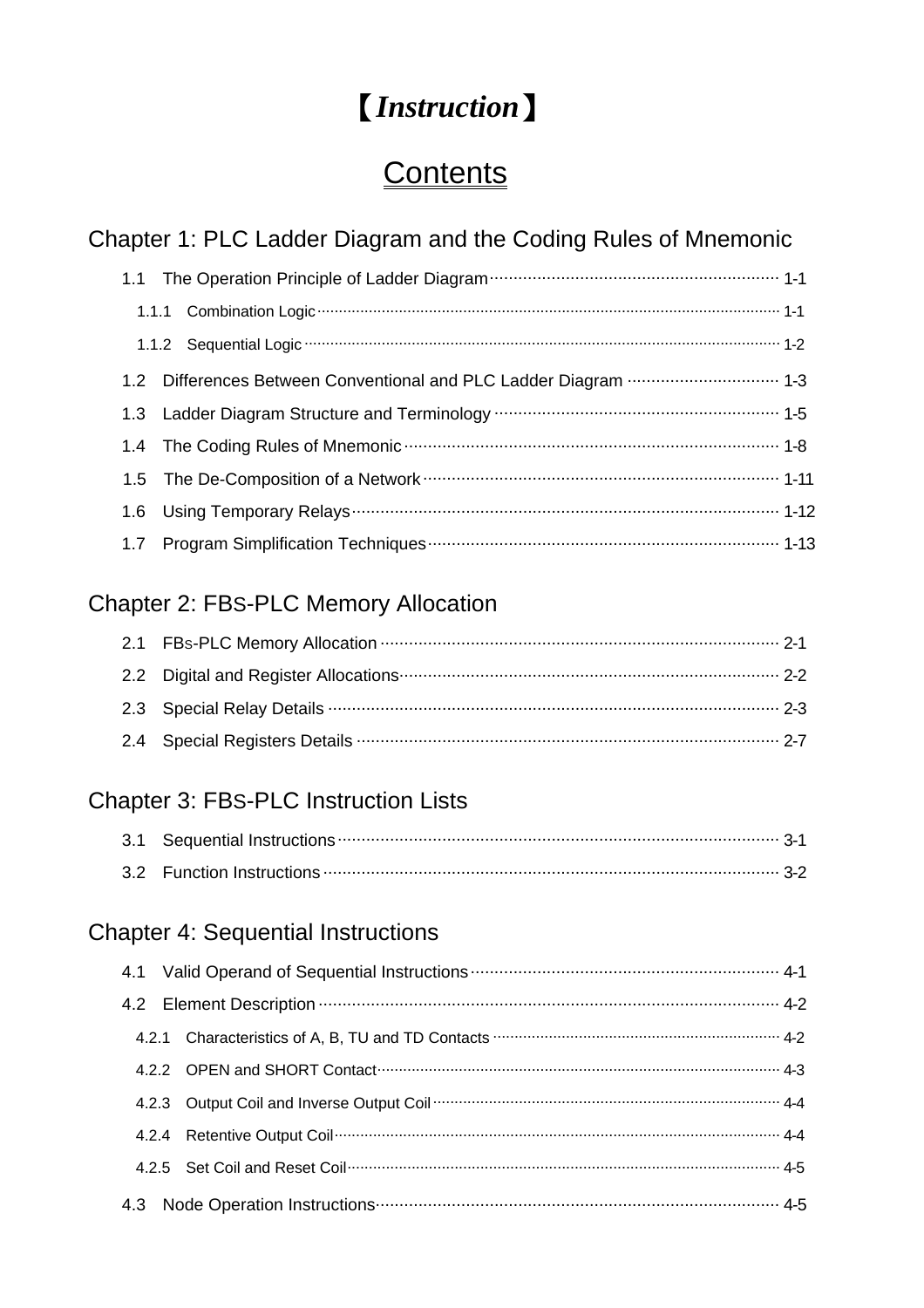### Chapter 5: Description of Function Instructions

| 5.1   |       |  |
|-------|-------|--|
| 5.1.1 |       |  |
| 5.1.2 |       |  |
|       | 5.1.3 |  |
|       |       |  |
| 5.2   |       |  |
| 5.3   |       |  |
| 5.3.1 |       |  |
| 5.3.2 |       |  |
| 5.3.3 |       |  |
| 5.3.4 |       |  |
| 5.3.5 |       |  |
| 5.3.6 |       |  |
| 5.4   |       |  |
| 5.5   |       |  |

### **Chapter 6: Basic Function Instructions**

|           | C                         |  |
|-----------|---------------------------|--|
|           | Set                       |  |
|           | Reset                     |  |
|           | Master control loop start |  |
| $\bullet$ | Master control loop end   |  |
|           | Skip start                |  |
|           | Skip end                  |  |
|           | Differential up           |  |
|           | Differential down         |  |
|           | <b>Bit shift</b>          |  |
|           | Up/down counter           |  |
|           | Move                      |  |
|           | Move inverse              |  |
|           | Toggle switch             |  |
|           | Addition                  |  |
|           | Subtraction               |  |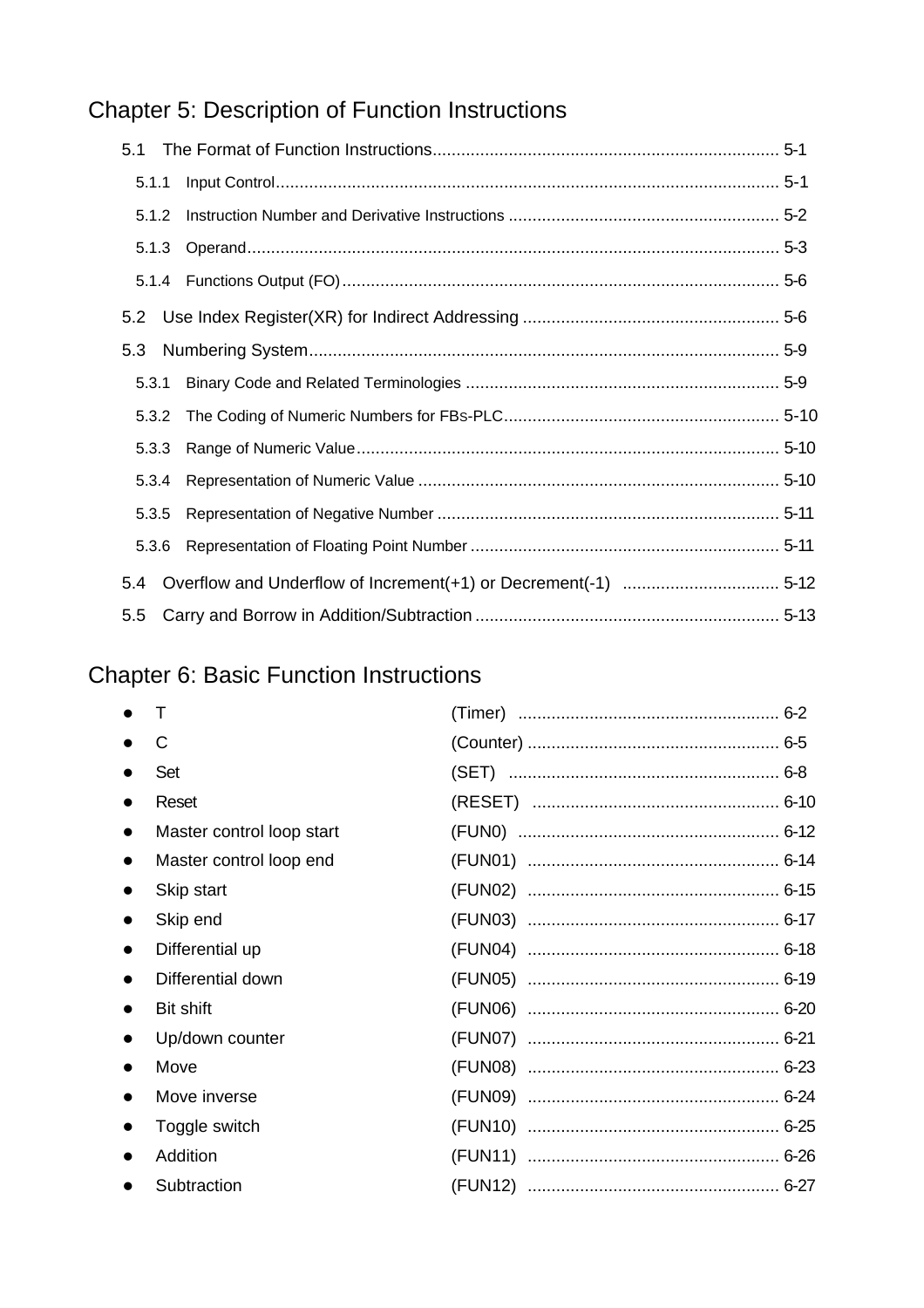|           | • Multiplication           |  |
|-----------|----------------------------|--|
| $\bullet$ | <b>Division</b>            |  |
| $\bullet$ | Increment                  |  |
| $\bullet$ | Decrement                  |  |
| $\bullet$ | Compare                    |  |
|           | • Logical and              |  |
|           | • Logical or               |  |
| $\bullet$ | Binary to bcd conversion   |  |
|           | • Bcd to binary conversion |  |

## Chapter 7:Advanced Function Instructions

|           | <b>Flow Control Instructions I</b>         |  |
|-----------|--------------------------------------------|--|
|           | <b>Arithmetical Operation Instructions</b> |  |
|           | <b>Multiple Linear Conversion</b>          |  |
|           | <b>Logical Operation Instructions</b>      |  |
|           | <b>Comparison Instruction</b>              |  |
|           | Data Movement Instructions I               |  |
| $\bullet$ | Shifting / Rotating Instructions           |  |
|           | <b>Code Conversion Instructions</b>        |  |
|           | <b>Flow Control Instructions II</b>        |  |
|           | I/O Instructions I                         |  |
|           | <b>Cumulative Timer Instructions</b>       |  |
|           | <b>Watchdog Timer Instructions</b>         |  |
| $\bullet$ | High Speed Counting / Timing               |  |
|           |                                            |  |
|           | <b>Report Printing Instructions</b>        |  |
|           | Slow Up / Slow Down Instructions           |  |
|           | <b>Table Instructions</b>                  |  |
|           | <b>Matrix Instructions</b>                 |  |
|           | I/O Instruction II                         |  |
|           | <b>NC Positioning Instructions I</b>       |  |
|           | Enable / Disable Instructions              |  |
|           | <b>NC Positioning Instructions II</b>      |  |
|           | <b>Communication Instructions</b>          |  |
|           | Data Movement Instructions II              |  |
|           | In Line Comparison Instructions            |  |
|           | <b>Other Instructions</b>                  |  |

| $\cdots$ 7-60 ~ 7-67<br>(FUN65~1)             |  |
|-----------------------------------------------|--|
| $\cdots$ 7-84<br>(FUN74 $\sim$ 86)            |  |
| (FUN87~89)                                    |  |
| (FUN90 $\sim$ 91)                             |  |
|                                               |  |
|                                               |  |
|                                               |  |
|                                               |  |
| (FUN120~130) 7-118 ~ 7-129                    |  |
|                                               |  |
|                                               |  |
| (FUN145~146) 7-136~7-137                      |  |
| $(FUN147 \sim 148)$<br>$\ldots$ 7-138 ~ 7-139 |  |
| (FUN150~151)                                  |  |
| (FUN160~162) 7-142~7-147                      |  |
|                                               |  |
|                                               |  |
| (FUN200~220) 7-156 ~ 7-177                    |  |